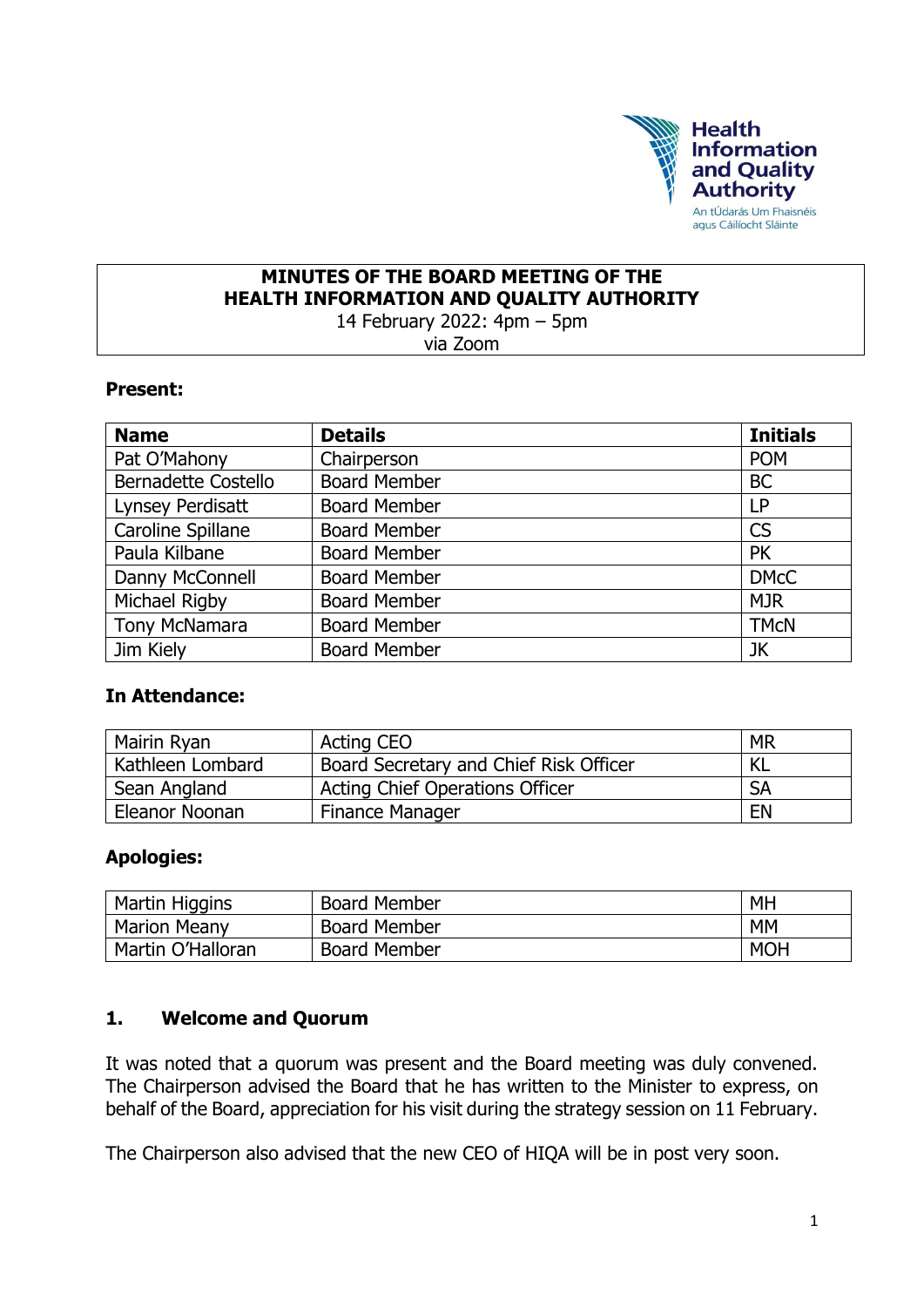# **2. Conflict of Interest**

No conflicts were declared.

## **3. Draft financial statements 2021**

SA presented the draft financial statements for 2021 to the Board, explaining that the draft accounts had been reviewed by the Audit Risk and Governance Committee (ARGC) during the previous week and as a result, some amendments had been made which are outlined in the cover paper included with the statements in the circulated papers.

BC, Chair of the ARGC confirmed that the Committee had met and reviewed the draft financial statements in detail. The Committee had requested a number of minor amendments which are outlined in the papers before the Board. BC noted the additional expenditure accrual which was also outlined in the cover paper. While not a material figure, a briefing will be provided to the ARGC at their next meeting on the circumstances for the late addition.

Following their review, the Committee were satisfied to recommend to the Board, the approval of the draft financial statements for 2021.

The Board reviewed the accounts and welcomed the clear presentation of the changes outlined in the cover paper. The work of EN and SA and the finance team for the rapid turnaround in producing the accounts after year end was also acknowledged.

Following the Board's review, BC proposed approval of the 2021 financial statements and TMcN seconded the proposal; **accordingly it was resolved that the draft financial statements for 2021 be approved by the Board.**

# **3.1 ARGC report**

BC reported two other items arising from the recent ARGC meeting:

- given the significant ICT investment that is now underway, the ARGC will place greater focus on financial reporting of key items during 2022, and
- following the meeting, the external member of the ARGC had resigned.

The Board noted the resignation of the external member and thanked BC for her additional report.

### **4. Start of Year Submission (SoY) 2022**

Shay Fox (SF) ICT Manager, on behalf of Bala Krishnan, Chief Information Officer presented the Start of Year submission for ICT costs, which is submitted annually to the Department of Health (DoH). The submission sets out the costs for:

- New project initiatives
- Projects that were previously approved and rolled forward to 2022 and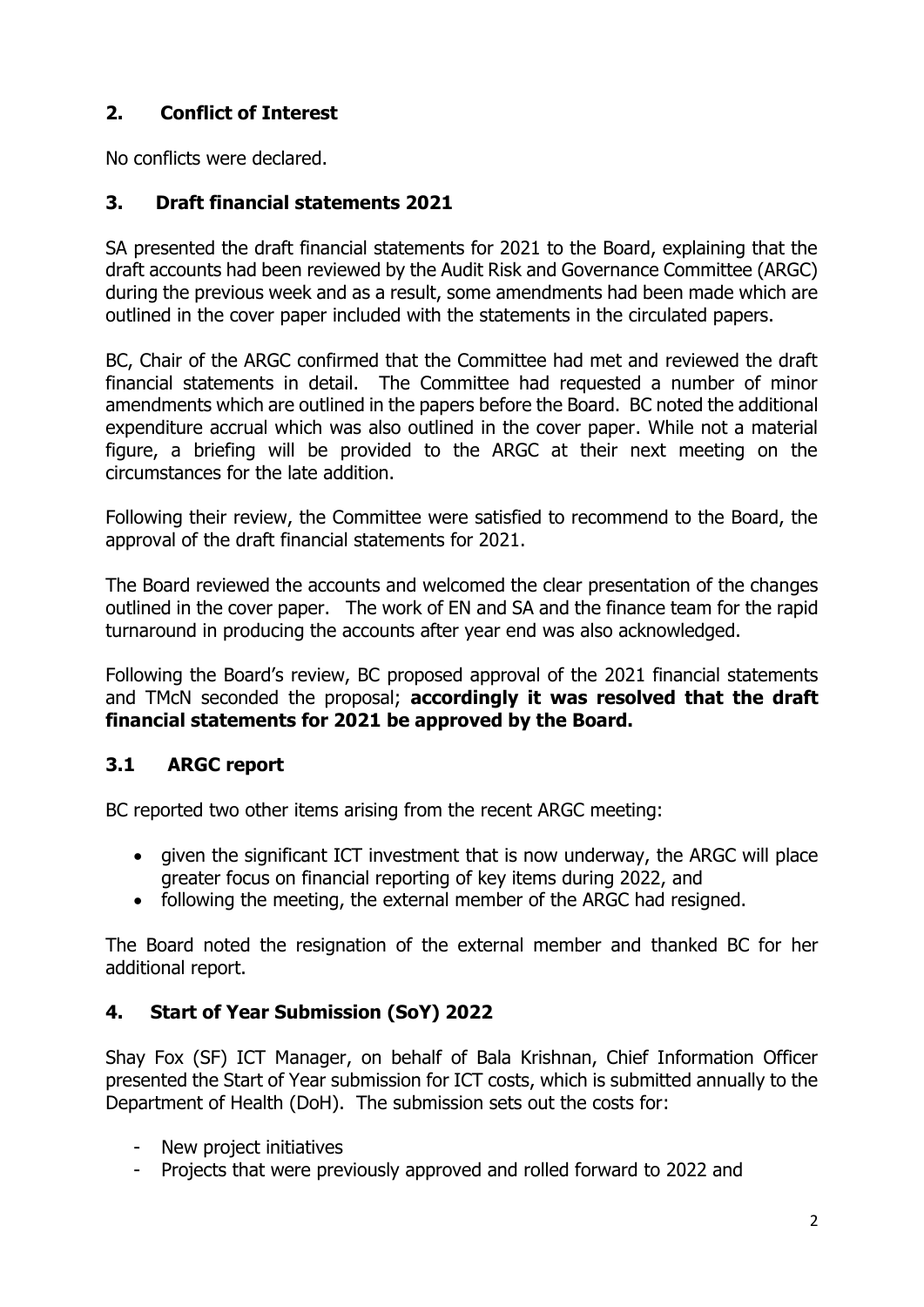- Operational costs such as managed services, licensing, hosting and support and maintenance.

BC advised the Board that the ARGC had reviewed the SoY submission and agreed to recommend the submission to the Board for approval. In addition the committee had requested a more detailed paper on the constituent costs to aid future monitoring.

The Board reviewed the SoY submission for 2022 and requested that future reporting to the ARGC and the ROC clearly reflect this submission and the costs outlined in the recent presentation on the Prism replacement project.

JK proposed approval of the SoY submission 2022 and TMcN seconded the proposal; **accordingly it was resolved that the SoY submission 2022 be approved by the Board.**

MR advised the Board that members of the Executive had met with the DoH during the previous week to seek support for the Prism replacement project. The DoH was supportive of the new regulatory IT system identified by HIQA, which is also reflected in the SOY submission. The DoH indicated their intention to support HIQA through the required peer review process by the Office of the Government Chief Information Officer but cautioned that it would take several months. In addition, the DoH and HIQA will work together to ensure clarity on timelines for the budget required.

### **5. Any Other Business**

There being no further business, the meeting concluded.

#### **Signed**

Pat or our  $\overline{\phantom{a}}$  , and the contract of the contract of the contract of the contract of the contract of the contract of the contract of the contract of the contract of the contract of the contract of the contract of the contrac

Vottien Lewbard

Pat O'Mahony **Kathleen Lombard** Chairperson **Board Secretary**